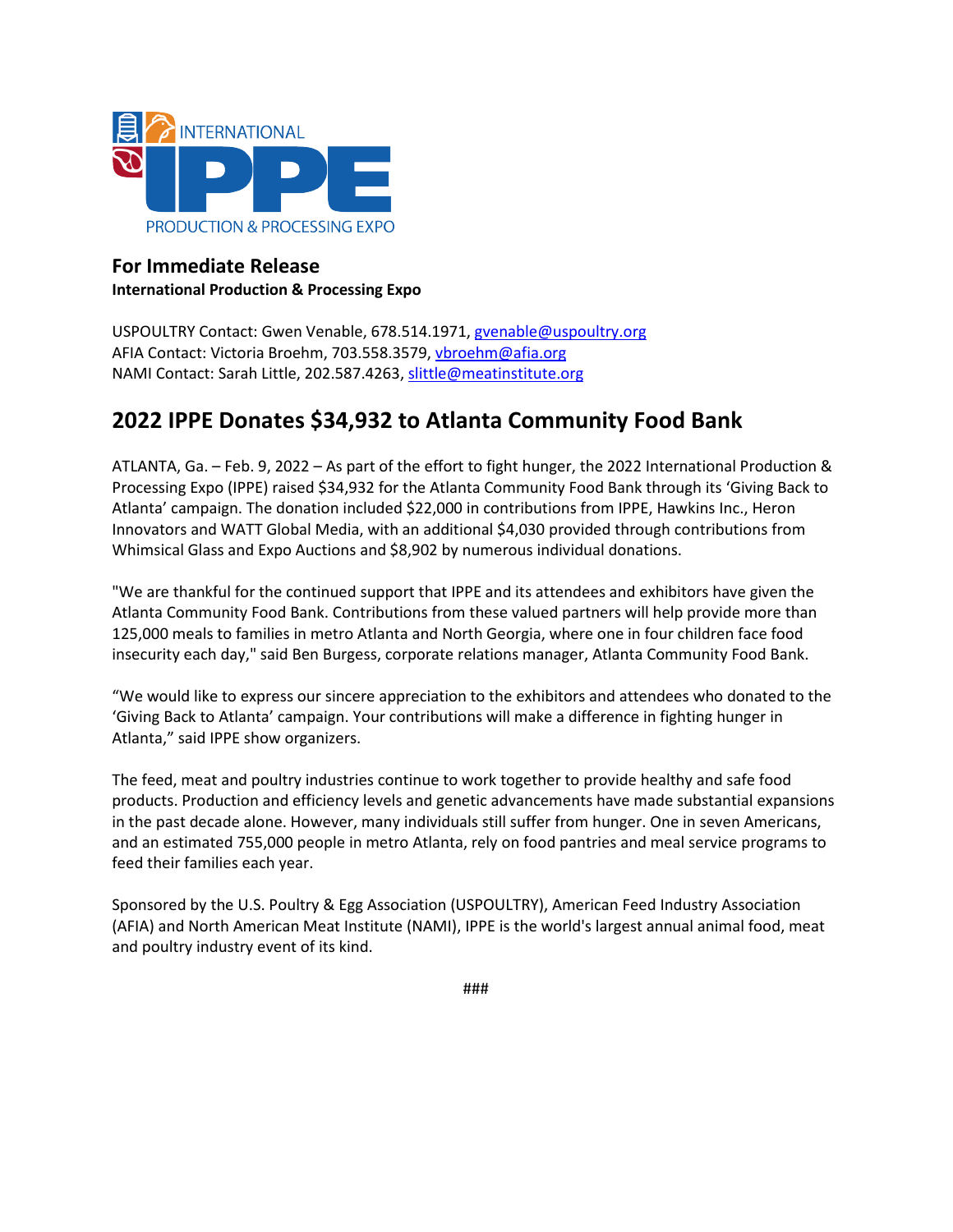

**Photo Caption:** (From left): Constance Cullman, president & CEO, AFIA; Eric Zito, vice president of membership and exposition services, NAMI; Ben Burgess, corporate relations manager, Atlanta Community Food Bank; and Nath Morris, executive vice president – expo, USPOULTRY

### **ABOUT IPPE**

The International Production & Processing Expo (IPPE) is a collaboration of three shows - International Feed Expo, International Meat Expo and the International Poultry Expo - representing the entire chain of protein production and processing. The event is sponsored by the American Feed Industry Association (AFIA), North American Meat Institute (NAMI) and U.S. Poultry & Egg Association (USPOULTRY).

### **ABOUT AFIA**

Founded in 1909, the American Feed Industry Association (AFIA), based in Arlington, Va., is the world's largest organization devoted exclusively to representing the business, legislative and regulatory interests of the U.S. animal food industry and its suppliers. The organization's membership is comprised of more than 650 domestic and international companies that represent the total feed industry—manufacturers of commercial and integrated feed and pet food, ingredient suppliers, pharmaceutical companies, industry support and equipment manufacturers. AFIA's members manufacture more than 75% of the feed and 70% of the non-whole grain ingredients used in the country. AFIA is also recognized as the leader on international industry developments and holds membership in the International Feed Industry Federation (IFIF).

### **ABOUT NAMI**

The North American Meat Institute (NAMI) is the leading voice for the meat and poultry industry. Formed from the 2015 merger of the American Meat Institute (AMI) and North American Meat